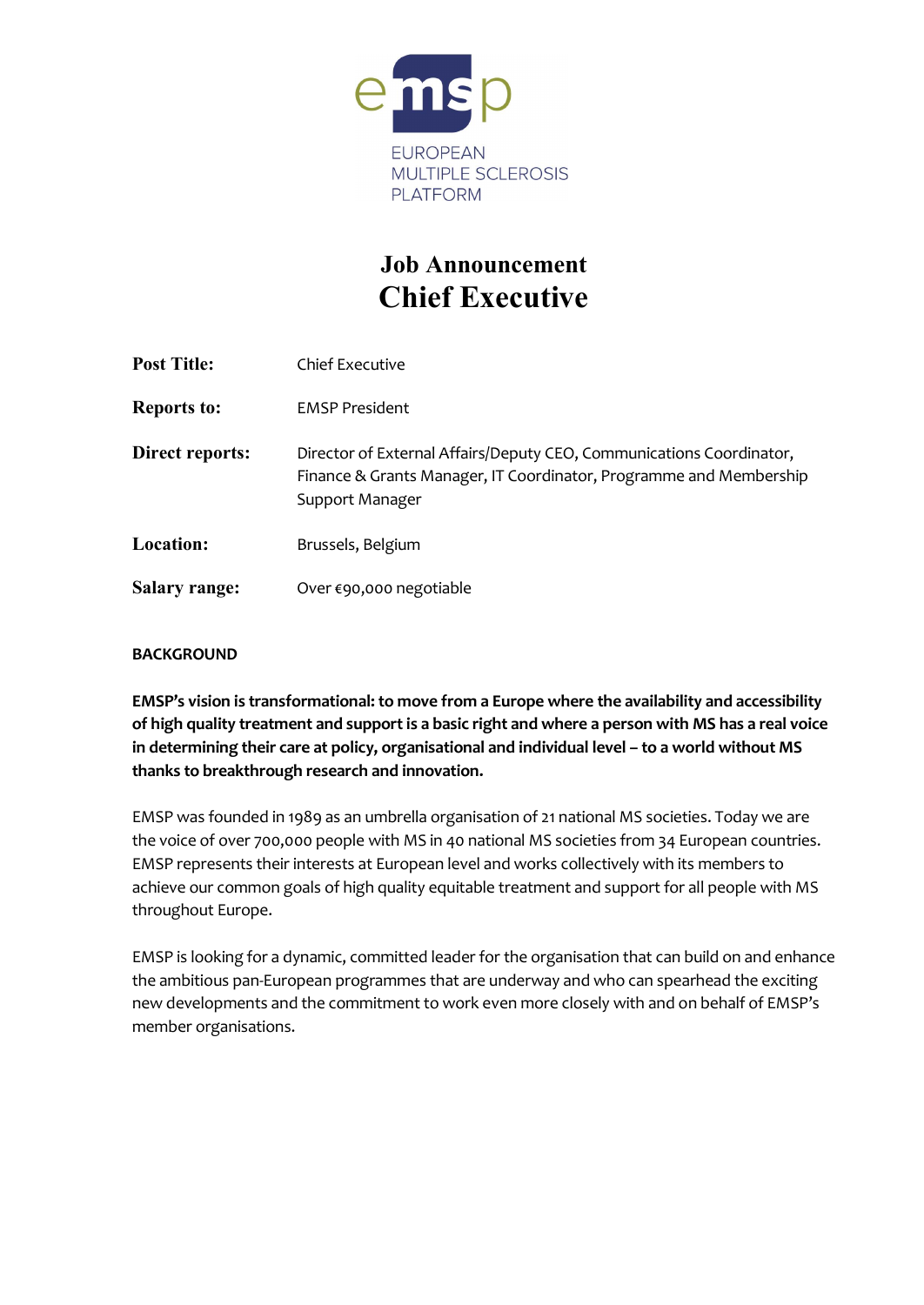

### PURPOSE OF THE ROLE *(Detailed specification of areas of responsibility available on request)*

- Together with the President, Officers, and ExCom members ensure that EMSP leads the European MS movement on behalf of all affected by MS.
- To enable the Executive Committee to fulfil its duties and responsibilities for the proper governance of the EMSP in its service to the MS movement in Europe.
- To be responsible for the management and administration of the EMSP Secretariat within the strategic and accountability frameworks laid down by the Council and Executive Committee.
- To lead the development of the strategic vision and ensure its translation into tangible programmes with the potential to lead to progress in priority areas for people affected by MS in Europe
- To develop and foster productive relationships with external partners, supporters, board members, MS societies and key EMSP stakeholders.

# KNOWLEDGE, SKILLS, EXPERIENCE AND COMPETENCIES

#### Essential

- A Bachelor's degree or equivalent education and experience.
- A comprehensive understanding of what it means to lead an organisation centred around the needs of its constituency, i.e. people affected by MS
- An excellent track record in successful leadership of organisations ideally including experience gained in small and medium sized NGOs or equivalent organisations.
- Demonstrable, in depth knowledge and understanding of the governance and operational requirements of a high-performing NGO and the ability to successfully navigate between the board and the secretariat whilst fostering excellent, collaborative relationships
- Knowledge and understanding of the EU health policy and human rights environment and how to identify, apply to and report to EU / EC institutions
- First class ambassadorial, communication and negotiating skills and proven ability to be engaging, credible, authoritative, respectful and persuasive in dealings with stakeholders and supporters.
- Strong team and individual management skills and a proven track record in successful organisational development as well as continuous improvement and development of individual members of staff. Strong team motivational skills.
- Excellent problem-solving, analytical and evaluative skills.
- Innovative with ability to open new perspectives (funding and projects).